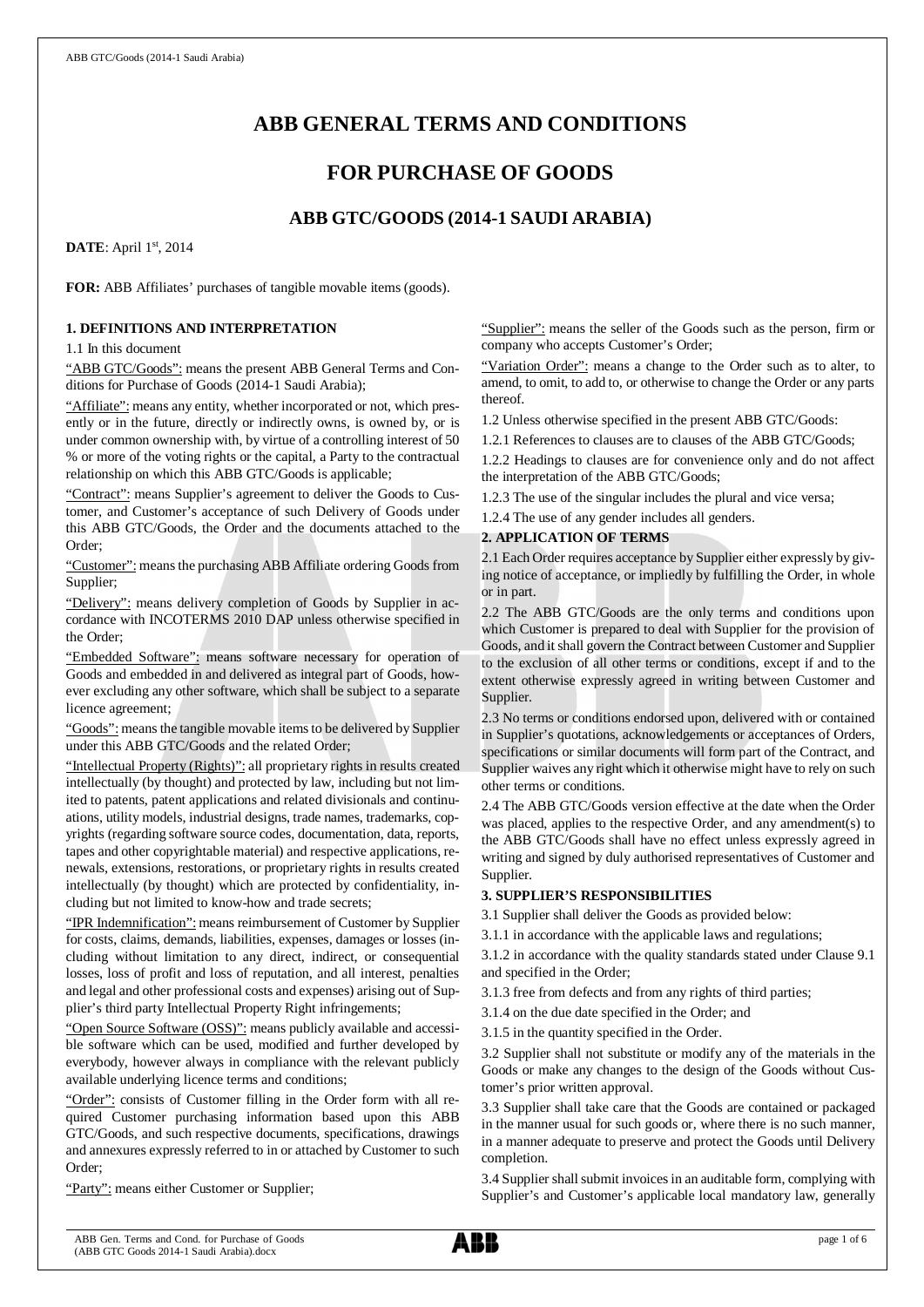accepted accounting principles and the specific Customer requirements, containing the following minimum information: Supplier name, address and reference person including contact details (telephone, email etc.); invoice date; invoice number; Order number (same as stated in the Order); Supplier number (same as stated in the Order); address of Customer; quantity; specification of Goods supplied; price (total amount invoiced); currency; tax or VAT amount; tax or VAT number; payment terms.

3.5 Invoices shall be issued to Customer as stated in the Order and sent to the invoice address specified in the Order.

3.6 Customer may issue Variation Orders to Supplier to alter, amend, omit, add to, or otherwise change ordered Goods or parts thereof, and Supplier shall carry out such Variation Orders under the Order and/or ABB GTC/Goods. Agreed unit prices stated in the Order and/or otherwise agreed between Customer and Supplier shall apply.

3.7 In no event Supplier shall suspend the Delivery of any Goods to Customer.

#### **4. CUSTOMER'S RESPONSIBILITIES**

4.1 In consideration of the Goods delivered by Supplier in accordance with the terms and conditions of the respective Order and the ABB GTC/Goods, Customer shall pay to Supplier the purchase price stated in the Order provided the invoice fulfils the requirements of Clause 3.4.

4.2 Customer reserves the right to set off such amount owed to Supplier, or withhold payment for Goods not provided in accordance with the Order and the ABB GTC/Goods.

#### **5. DELIVERY**

5.1 The Goods shall be delivered in accordance with INCOTERMS 2010 DAP, to the point of delivery specified in the Order, or Customer's place of business if no other point of delivery has been specified by Customer.

5.2 Supplier shall ensure that each Delivery is accompanied by a delivery note, which shall contain the following minimum information (unless required otherwise by Customer): the Order number, date of Order, number of packages and contents and, in the case of part delivery, the outstanding balance remaining to be delivered.

5.3 The Goods shall be delivered during Customer's business operation hours unless otherwise requested by Customer.

5.4 Upon Delivery, Supplier (or its appointed carrier) shall provide Customer with such export documents as are necessary together with a delivery note.

5.5 Ownership (title) of the Goods shall pass to Customer at Delivery, except if otherwise expressly agreed. However, to the extent that the Goods contain Embedded Software, ownership (title) regarding such Embedded Software shall not be passed to Customer, however Customer and all users shall have a worldwide, irrevocable, perpetual, royalty-free right to use the Embedded Software as an integral part of such Goods or for servicing the Goods. In the event the Embedded Software or any part thereof is owned by a third party, Supplier shall be responsible for obtaining the respective software licences necessary from the third party before Delivery to comply with its obligations under the Order.

5.6 In the event the Embedded Software contains or uses Open Source Software, Supplier must fully specify and inform Customer in writing and prior to Delivery about all Open Source Software implemented into or used by the Embedded Software. In the event that Customer cannot approve any Open Source Software components contained in or used by the Embedded Software, Supplier agrees to replace or substitute the affected Open Source Software component(s) contained in or used by the Embedded Software.

5.7 Supplier shall invoice Customer upon Delivery in accordance with Clause 3.4, but such invoicing shall be conducted separately from despatch of the Goods to Customer.

#### **6. ACCEPTANCE OF GOODS**

6.1 Customer shall not be deemed to have accepted any Goods until it has had a reasonable time to inspect them following Delivery or, in the case of a defect in the Goods, until a reasonable time after such defect has become apparent.

6.2 If any Goods delivered to Customer do not comply with Clause 3 (Supplier's Responsibilities), or are otherwise not in conformity with the Order, then, without limiting any other right or remedy that Customer may have under Clause 10 (Remedies), Customer may reject the Goods and request replacement of the Goods or recover all payments made to Supplier by Customer.

## **7. DELAYED DELIVERY**

If Delivery of the Goods does not comply with the agreed delivery date(s) then, without prejudice to any other rights which it may have, Customer reserves the right to:

7.1 terminate the Contract in whole or in part;

7.2 refuse any subsequent delivery of the Goods which Supplier attempts to make;

7.3 recover from Supplier any expenditure reasonably incurred by Customer in obtaining the Goods in substitution from another supplier;

7.4 claim damages for any additional costs, loss or expenses incurred by Customer which are reasonably attributable to Supplier's failure to deliver the Goods on the agreed delivery date; and

7.5 claim additional compensation for liquidated damages if such compensation right is expressly stated in the respective Order.

## **8. INSPECTION OF GOODS**

8.1 At any time prior to Delivery and during Supplier's business hours, Customer shall have the right at its cost to (i) inspect the Goods and Supplier's manufacturing units upon providing reasonable notice, and/or (ii) request test samples of the respective Goods, or any parts or materials thereof.

8.2 If the results of such inspection or test sampling cause Customer to be of the opinion that the Goods do not conform or are unlikely to conform with the Order or with any specifications and/or patterns supplied or advised by Customer to Supplier, Customer shall inform Supplier and Supplier shall immediately take such action as is necessary to ensure conformity with the Order. In addition Supplier shall carry out such necessary additional inspection or testing at Supplier's own cost whereby Customer shall be entitled to be present and in attendance.

8.3 Notwithstanding any inspection or test sampling by Customer, Supplier shall remain fully responsible for the Goods compliance with the Order. This applies whether or not Customer has exercised its right of inspection and/or testing and shall not limit Supplier's obligations under the Order. For the avoidance of doubt, inspection or testing of Goods by Customer shall in no event exempt Supplier from or limit Supplier's warranties or liability in any way.

## **9. WARRANTY**

9.1 Supplier warrants that the Goods:

9.1.1 comply with all agreed specifications, including all specified material, workmanship and the like, documentation and quality requirements, or in absence thereof are fit for the purposes for which goods of the same description type would ordinarily be used and keep the functionality and performance as expected by Customer according to Supplier's information, documentation and statements;

9.1.2 are fit for any particular purpose expressly or impliedly made known to Supplier in the Order and/or Order related documents;

9.1.3 are new and unused at the date of Delivery;

9.1.4 are free from defects and rights of third parties;

9.1.5 possess the qualities which Supplier has held out to Customer as a sample or model;

9.1.6 comply with Clause 12 (Compliance with Relevant Law).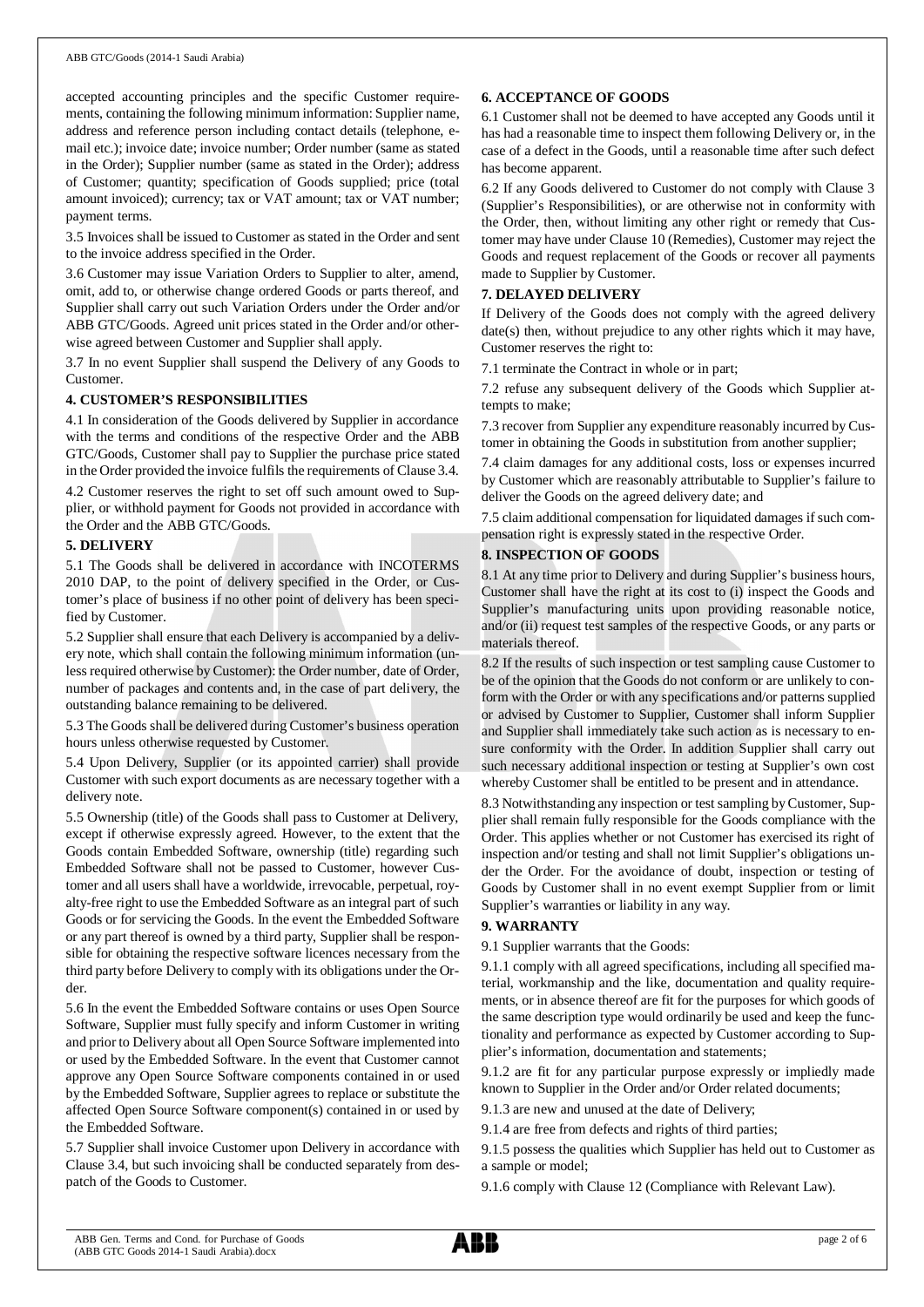9.2 The warranty period shall be twenty four (24) months from Delivery, or such other time period stated in the Order or otherwise expressly agreed in the Contract.

9.3 In case of non-compliance with the warranty provided under this Clause, Customer shall be entitled to enforce the remedies provided in Clause 10 (Remedies) hereunder.

#### **10. REMEDIES**

10.1 In case of breach of warranty under Clause 9 (Warranty) or if Supplier otherwise fails to comply with any of the terms of the respective Order, Customer shall give notice in writing to Supplier of such breach of warranty and provide Supplier an opportunity to swiftly remedy it. If no Supplier action to remedy such breach has been taken within forty eight (48) hours of receiving such Customer notification, Customer shall be entitled to any one or more of the following remedies at its own discretion and at Supplier's own expense:

10.1.1 to give Supplier another opportunity to carry out any additional work necessary to ensure that the terms and conditions of the Order are fulfilled;

10.1.2 to carry out (or to instruct a third party to carry out) any additional work necessary to make the Goods comply with the Order;

10.1.3 to obtain prompt replacement of the defective Goods by Goods conforming with the Order without defects;

10.1.4 to refuse to accept any further Goods, but without exemption from Supplier's liability for the defective Goods delivered by Supplier;

10.1.5 to claim such damages as may have been sustained by Customer as a result of Supplier's breaches of the respective Order;

10.1.6 to terminate the Contract in accordance with Clause 15.2.

10.2 In the event that Clauses 10.1.1, 10.1.2 or 10.1.3 apply, the entire warranty period of Clause 9.2 shall be restarted.

10.3 The rights and remedies available to Customer and contained in the ABB GTC/Goods are cumulative and are not exclusive of any rights or remedies available at law or in equity.

## **11. INTELLECTUAL PROPERTY**

11.1 In the event that the Goods (and/or the Embedded Software) delivered by Supplier infringe any third party Intellectual Property Rights, Supplier shall, notwithstanding anything provided to the contrary or otherwise contained in this ABB GTC/Goods, the Order, or the Contract, provide IPR Indemnification to Customer. The IPR Indemnification applies whether or not Supplier may have been negligent or at fault and does not limit any further compensation rights of Customer. Supplier's obligation to indemnify Customer as provided under this Clause shall not apply if and to the extent the liability or damage was caused by Customer's own pre-existing Intellectual Property Rights contributed to, or implemented into the Goods provided by Supplier.

11.2 If any infringement claim is made against Customer, Customer may without prejudice to its rights under Clause 11.1 also request at its discretion and at Supplier's cost that Supplier (i) procures for Customer the right to continue using the Goods; (ii) modifies the Goods so that they cease to be infringing; or (iii) replaces the Goods so that they become non-infringing.

11.3 In the event Supplier cannot fulfil Customer's above request, Customer shall be entitled to terminate the Order, to reclaim all sums which Customer has paid to Supplier under the Order and to claim compensation in accordance with Clause 11.1 and for any other costs, losses or damages incurred whatsoever.

## **12. COMPLIANCE WITH RELEVANT LAW**

12.1 The Goods covered by this ABB GTC/Goods shall be provided by Supplier in compliance with all relevant legislation, regulations, and codes of practice, guidance and other requirements of any relevant government or governmental agency applicable to Supplier. To the extent that such regulations are advisory rather than mandatory, the standard of compliance to be achieved by Supplier shall be in compliance with the generally accepted best practice of the relevant industry.

12.2 Both Parties warrant that each will not, directly or indirectly, and that each has no knowledge that the other Party or any third parties will, directly or indirectly, make any payment, gift or other commitment to its customers, to government officials or to agents, directors and employees of each Party, or any other party in a manner contrary to applicable laws (including but not limited to the U. S. Foreign Corrupt Practices Act and, where applicable, legislation enacted by member states and signatories implementing the OECD Convention Combating Bribery of Foreign Officials), and shall comply with all relevant laws, regulations, ordinances and rules regarding bribery and corruption. Nothing in this ABB GTC/Goods shall render either Party or any of its Affiliates liable to reimburse the other for any such consideration given or promised.

12.3 Either Party's material violation of any of the obligations contained in this Clause 12 (Compliance with Relevant Law) may be considered by the other Party to be a material breach of the respective contractual relationship for the sale of Goods to which this ABB GTC/Goods applies, and shall entitle such Party to terminate such contractual relationship with immediate effect and without prejudice to any further right or remedies under such contractual relationship or applicable law.

12.4 Supplier shall indemnify without any limitations Customer for all liabilities, damages, costs, or expenses incurred as a result of any such violation of the above mentioned obligations and termination of the respective contractual relationship for the sale of Goods.

12.5 Supplier herewith acknowledges and confirms that it has received a copy of ABB's Code of Conduct and ABB's Supplier Code of Conduct or has been provided information on how to access the ABB Codes of Conduct online ([www.abb.com](http://www.abb.com/) – Integrity – Code of Conduct). Supplier agrees to perform its contractual obligations under the ABB GTC/Goods and the respective contractual relationship with substantially similar standards of ethical behaviour as stated in the above mentioned ABB Codes of Conduct.

12.6 Supplier must comply with the ABB Lists of Prohibited and Restricted Substances and with the reporting and other requirements regarding Conflict Minerals (available under [www.abb.com](http://www.abb.com/) – Supplying to ABB – Doing Business with ABB). Any statement made by Supplier to Customer (whether directly or indirectly, e. g. where applicable via the ABB Supplier Registration and Pre-Qualification System) with regard to materials used for or in connection with the Goods will be deemed to be a representation under the Contract.

12.7 Supplier represents and warrants that it is knowledgeable with, and is and will remain in full compliance with all applicable export and import laws, regulations, instructions, and policies, including, but not limited to, securing all necessary clearance requirements, export and import licenses and exemptions from, and making all proper filings with appropriate governmental bodies and/or disclosures relating to the provision of services, the release or transfer of goods, hardware, software and technology to non U.S. nationals in the U.S., or outside the U.S., the release or transfer of technology and software having U.S. content or derived from U.S. origin software or technology.

12.8 No material or equipment included in the Goods shall originate from any company or country listed in any relevant boycott list issued by the authority in the country where the material or equipment shall be used or an authority otherwise having influence over the equipment and material forming part of Goods. If any of the Goods is or will be subject to export restrictions, it is Supplier's responsibility to promptly inform Customer in writing of the particulars of such restrictions.

12.9 Supplier shall indemnify and hold Customer harmless for all claims, demands, losses, damages, costs, fines, penalties, attorney's fees and all other expenses arising from export restrictions concealed by Supplier. With respect to export restrictions solely attributable to Customer's use of the Goods, the now said warranty shall only apply to the extent Supplier has knowledge of or reasonably should have been aware of such use.

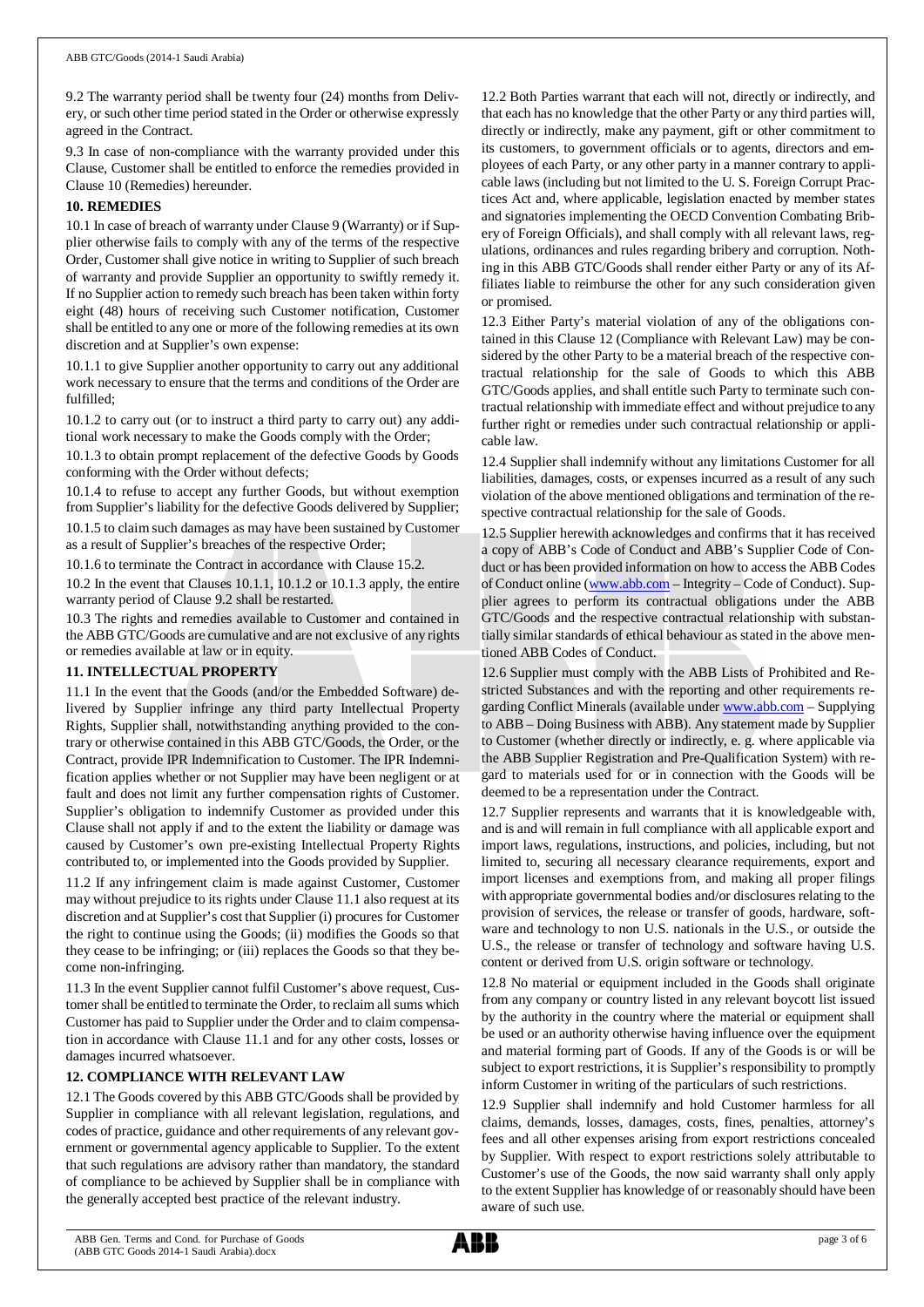12.10 Supplier must indicate the customs tariff numbers of the country of consignment for all Goods. For controlled Goods, the national export control numbers must be indicated and, if the Goods are subject to U.S. export regulations, ECCN or ITAR classifications. Proofs of preferential origin as well as conformity declarations and marks of the country of consignment or destination are to be submitted without being requested; certificates of origin upon request.

## **13. CONFIDENTIALITY AND DATA PROTECTION**

13.1 Supplier is obliged to observe secrecy regarding any data or information acquired during the fulfilment of the Contract irrespective of whether such data or information relates to Customer, its Affiliates or their respective customers or suppliers ("Customer Data"). This includes in particular, but is not limited to, all technical or commercial know-how, drawings, specifications, inventions, processes or initiatives which are of a confidential nature. To safeguard this,

13.1.1 Supplier shall process or use Customer Data only in accordance with Customer's instructions and with all applicable laws and regulations; for the avoidance of doubt, processing in accordance with the Contract shall be considered to be an instruction from Customer;

13.1.2 Supplier shall not (i) use Customer Data for any other purposes than for providing the Goods, or (ii) reproduce Customer Data in whole or in part in any form except as may be required to fulfil its obligations under the Contract; (iii) disclose Customer Data nor grant access to such data to any third party without Customer's prior written consent; no third parties in the meaning of this provision are subcontractors approved by Customer;

13.1.3 Supplier shall take appropriate measures suited to the type of Customer Data to be protected (i) to prevent unauthorised persons from gaining access to data processing systems with which Customer Data are processed or used, (ii) to prevent data processing systems from being used without authorisation, (iii) to ensure that persons entitled to use a data processing system have access only to the data to which they have a right of access, and that Customer Data cannot be read, copied, modified or removed without authorisation in the course of processing or use and after storage, (iv) to ensure that Customer Data cannot be read, copied, modified or removed without authorisation during electronic transmission or transport, and that it is possible to monitor and establish to which bodies the transfer of Customer Data by means of data transmission facilities is envisaged, (v) to ensure that it is possible to monitor and establish whether and by whom Customer Data have been entered into data processing systems, modified or removed, (vi) to ensure that, in the case of commissioned processing of Customer Data, the data are processed strictly in accordance with the instructions of Customer, (vii) to ensure that Customer Data are protected from accidental or unlawful destruction or loss, (viii) to ensure that data collected for different purposes can be processed separately. Supplier shall document the implementation of the technical and organizational measures in detail and shall present this to Customer for review upon request. Where this review raises the need for amendments, these must be applied amicably;

13.1.4 Supplier shall ensure and prove that those members of its staff who may come into contact with Customer Data in the course of fulfilling their tasks are subject to the same obligation to confidentiality as applicable to Supplier. Supplier shall confirm this in writing upon Customer's request. Customer may verify compliance with the technical and organisational measures undertaken by Supplier any time upon reasonable notice;

13.1.5 The commissioning of subcontractors requires Customer's previous written consent. This applies also in those instances when one subcontractor is replaced by a subsequent one. The contracts awarded by Supplier to its subcontractors are to be formulated in such a manner that they meet the requirements regarding confidentiality and data protection agreed upon in the Contract. Supplier shall provide Customer with information on the essentials of such contracts and on the

measures implemented by the subcontractors to fulfil their obligations regarding confidentiality and data protection. If requested by Customer Supplier shall present its respective contractual documents for the former to examine. Supplier shall ensure that Customer has the same rights to monitor the subcontractors as Customer has to monitor Supplier. Subcommissions in the meaning of this provision do not include ancillary services ordered by Supplier from third parties which are not directly related to Customer, such as telecommunications services, maintenance and user support, cleaning, auditing or the disposal of data media. Even where ancillary services are taken from third parties, Supplier must however ensure confidentiality and undertake monitoring activities.

13.2 The obligation to confidentiality does not apply to such data (i) whose disclosure is required for the fulfilment of the Contract; (ii) which are publicly known at the time Supplier receives them or which subsequently become publicly known through no action of Supplier itself; (iii) which were already known to Supplier prior to its initial activity for Customer and for which no duty to observe secrecy applies; (iv) which is made accessible to Supplier by third parties and for which no duty to observe secrecy applies or (v) which Supplier is obliged to disclose by mandatory law or by legally binding instruction of a court of law or a public authority. Insofar as Supplier wishes to invoke one of the above exceptions, the burden of proof for the existence of the factual preconditions for such exception shall lie with Supplier.

13.3 Supplier shall not retain any Customer Data for longer than necessary to provide the Goods or than determined by Customer. Immediately after termination of the Contract or at any time on Customer's demand, Supplier shall, at the choice of Customer, immediately deliver to Customer all copies of such data provided by Customer to Supplier for the purposes of the Contract or received otherwise by Supplier while providing the Goods and/or delete securely all Customer Data from its database. Supplier shall certify to Customer that it has not retained any copies of Customer Data with a written confirmation of destruction. Such confirmation shall be signed by duly authorized signatories of Supplier.

13.4 With regard to any data or information belonging to Customer or its Affiliates relating to an identified or identifiable individual or legal entity or any other entity which is subject to applicable data protection or privacy laws and regulations or being qualified as Personally Identifiable Information within the meaning of the applicable laws ("Personal Data"), Supplier will comply with all applicable data protection and privacy laws and regulations. In addition to the other stipulations in this Clause 13 the following applies:

13.4.1 Supplier shall not process Personal Data in or transfer Personal Data to a country with a level of data protection that is not at least equivalent with the level of data protection that applies within the country of origin of the Personal Data without Customer's prior written consent. Upon Customer's request and where required by applicable law, in particular if Customer or its Affiliates are located in Switzerland or in a country which is a Member State of the European Union (EU) or another signatory to the Agreement on the European Economic Area (EEA), Supplier agrees to enter into a separate data transfer agreement (EU Standard Contractual Clauses/Swiss Data Processing Agreement) with Customer and/or its Affiliates for the transfer of Personal Data to third countries.

13.4.2 Supplier shall inform Customer without delay about serious incidents arising in the course of normal operations, suspicions of breaches of data privacy or other irregularities regarding the processing of Customer's or its Affiliates' Personal Data. In such cases Supplier and Customer shall agree on the further handling of the Personal Data. Supplier shall inform Customer without delay about checks performed and measures taken by a supervisory authority. This also applies regarding investigations into administrative or criminal offences.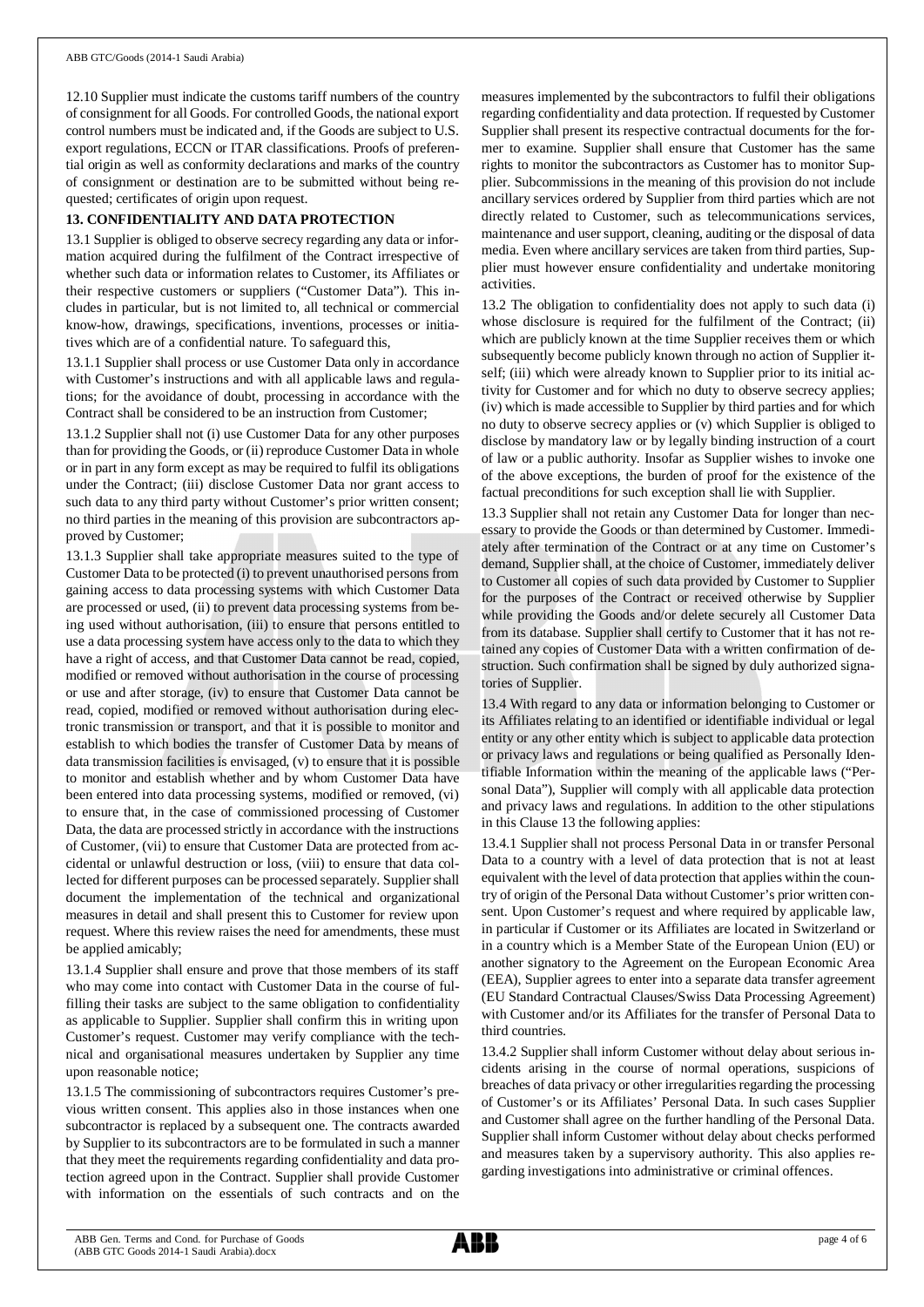13.4.3 Supplier will comply with any request by Customer to access, correct, block or delete Personal Data insofar as Customer is obliged to such request by law.

13.4.4 In case the legislation of a country in which Supplier provides Goods to Customer or its Affiliates requires a contract governing data privacy topics which are not covered by this Clause 13, Supplier agrees to enter into such contract.

13.5 Supplier agrees that Customer shall be allowed to provide any information received from Supplier to any other ABB Affiliate.

13.6 The obligation to Confidentiality and Data Protection exists for an indefinite period of time and therefore this Clause 13 shall survive the expiration or termination of the Contract for any reason. **14. LIABILITY AND INDEMNITY**

14.1 Without prejudice to applicable mandatory law or unless otherwise agreed between the Parties, Supplier shall compensate/indemnify Customer for all damages and losses in connection with the Goods whether or not Supplier may have been negligent or at fault (i) for Supplier's breaches of the terms of Contract, and (ii) for any claim, except for IPR Indemnification for which Clause 11 (Intellectual Property) applies, made by a third party (including employees of Supplier) against Customer in connection with the Goods and to the extent that the respective liability, loss, damage, injury, cost or expense was caused by, relates to or arises from the Goods delivered by Supplier and/or its subcontractors. Upon Customer's request Supplier shall defend Customer against any third party claims.

14.2 Supplier shall be responsible for observance of all of its suppliers and/or sub-contractors, and it shall be responsible for the acts, defaults, negligence or obligations of any of its suppliers and/or sub-contractors, its agents, servants or workmen as fully as if they were the acts, defaults, negligence or obligations of Supplier.

14.3 The provisions of this Clause 14 (Liability and Indemnity) shall survive any performance, acceptance or payment pursuant to this ABB GTC/Goods and shall extend to any substituted or replacement Goods delivered by Supplier to Customer.

14.4 Unless otherwise expressly stated in the respective Order, Supplier shall maintain in force, and upon request provide evidence of, adequate liability insurance and statutory worker's compensation/employer's liability insurance with reputable and financially sound insurers. Nothing contained in this Clause 14 (Liability and Indemnity) shall relieve Supplier from any of its contractual or other legal liabilities. The insured amount cannot be considered nor construed as limitation of liability.

14.5 Customer reserves the right to set off any claims under the Order against any amounts owed to Supplier.

## **15. TERM AND TERMINATION OF ORDERS**

15.1 The respective contractual relationship established by an Order under this ABB GTC/Goods may be terminated for convenience in whole or in part by Customer upon giving Supplier thirty (30) calendar days written notice, unless otherwise expressly stated in the relevant Order. In such event Customer shall pay to Supplier the value of the already delivered but unpaid parts of the Goods and proven direct costs reasonably incurred by Supplier for the undelivered and unpaid parts of the Goods, however in no event more than the agreed purchase price for the Goods under the respective Order. No further compensation shall be due to Supplier.

15.2 In the event of Supplier's breach of the Contract, including a breach of warranty, Customer shall be entitled to terminate the respective Contract established by an Order under this ABB GTC/Goods if Supplier fails to take adequate and timely actions to remedy a breach as requested by Customer. In such event, Customer shall have no obligation to compensate Supplier for the already delivered but unpaid parts of the Goods and Supplier shall be obliged to pay back to Customer any remuneration received from Customer for the Goods and take back the Goods at Supplier's own cost and risk.

15.3 Upon termination Supplier shall immediately and at Supplier's expense safely return to Customer all respective Customer property (including any documentation, data, and applicable Intellectual Property) and Customer information then in Supplier's possession or under Supplier's control and provide Customer with the complete information and documentation about the already delivered parts of the Goods.

#### **16. FORCE MAJEURE**

16.1 Neither Party shall be liable for any delay in performing or for failure to perform its obligations under a respective Order if the delay or failure results from an event of "Force Majeure." For clarification, Force Majeure means an event that was not foreseeable by the affected Party at the time of execution of the respective Order, is unavoidable and outside the control of the affected Party, and for which the affected Party is not responsible, provided such event prevents the affected Party from performing the respective Order despite all reasonable efforts, and the affected Party provides notice to the other Party within five (5) calendar days from occurrence of the respective event of Force Majeure.

16.2 If an event of Force Majeure occurs which exceeds thirty (30) calendar days either Party shall have the right to terminate the relevant Order forthwith by written notice to the other Party without liability to the other Party. Each Party shall use its reasonable endeavours to minimise the effects of any event of Force Majeure.

#### **17. ASSIGNMENT AND SUB-CONTRACTING**

17.1 Supplier shall not assign, sub-contract, transfer, or encumber an Order or any parts thereof (including any monetary receivables from Customer) without prior written approval of Customer.

17.2 Customer may at any time assign, transfer, encumber, sub-contract or deal in any other manner with all or any of its rights or obligations under the respective Order and/or ABB GTC/Goods to any of its own ABB Affiliates.

## **18. NOTICES**

Any notice shall be given by sending the same by registered mail, courier, fax or by e-mail to the address of the relevant Party as stated in the Order or to such other address as such Party may have notified in writing to the other for such purposes. E-mail and fax expressly require written confirmation issued by the receiving Party. Electronic read receipts may not under any circumstances be deemed as confirmation of notice. Electronic signatures shall not be valid, unless expressly agreed in writing by duly authorised representatives of the Parties.

## **19. WAIVERS**

Failure to enforce or exercise, at any time or for any period, any term of the ABB GTC/Goods or an Order does not constitute, and shall not be construed as, a waiver of such term and shall not affect the right later to enforce such term or any other term herein contained.

## **20. GOVERNING LAW AND DISPUTE SETTLEMENT**

20.1 The respective Order and/or ABB GTC/Goods shall be governed by and construed in accordance with the laws of the country (and/or the state, as applicable) of Customer's legal registration, however under exclusion of its conflict of law rules and the United Nations Convention on International Sale of Goods.

20.2 For domestic dispute resolution matters, whereby Customer and Supplier are registered in the same country, any dispute or difference arising out of or in connection with the respective Order and/or ABB GTC/Goods, including any question regarding its existence, validity or termination or the legal relationships established by the respective Order and/or ABB GTC/Goods, which cannot be settled amicably, shall be submitted to the jurisdiction of the Board of Grievances (Commercial Divisions) sitting in Riyadh and established pursuant to Royal Decree No. M/51 dated 17/7/1402 H. (10 May 1982).

20.3 For cross border dispute resolution matters whereby Customer and Supplier are registered in different countries, any dispute or difference arising out of or in connection with the respective Order and/or ABB